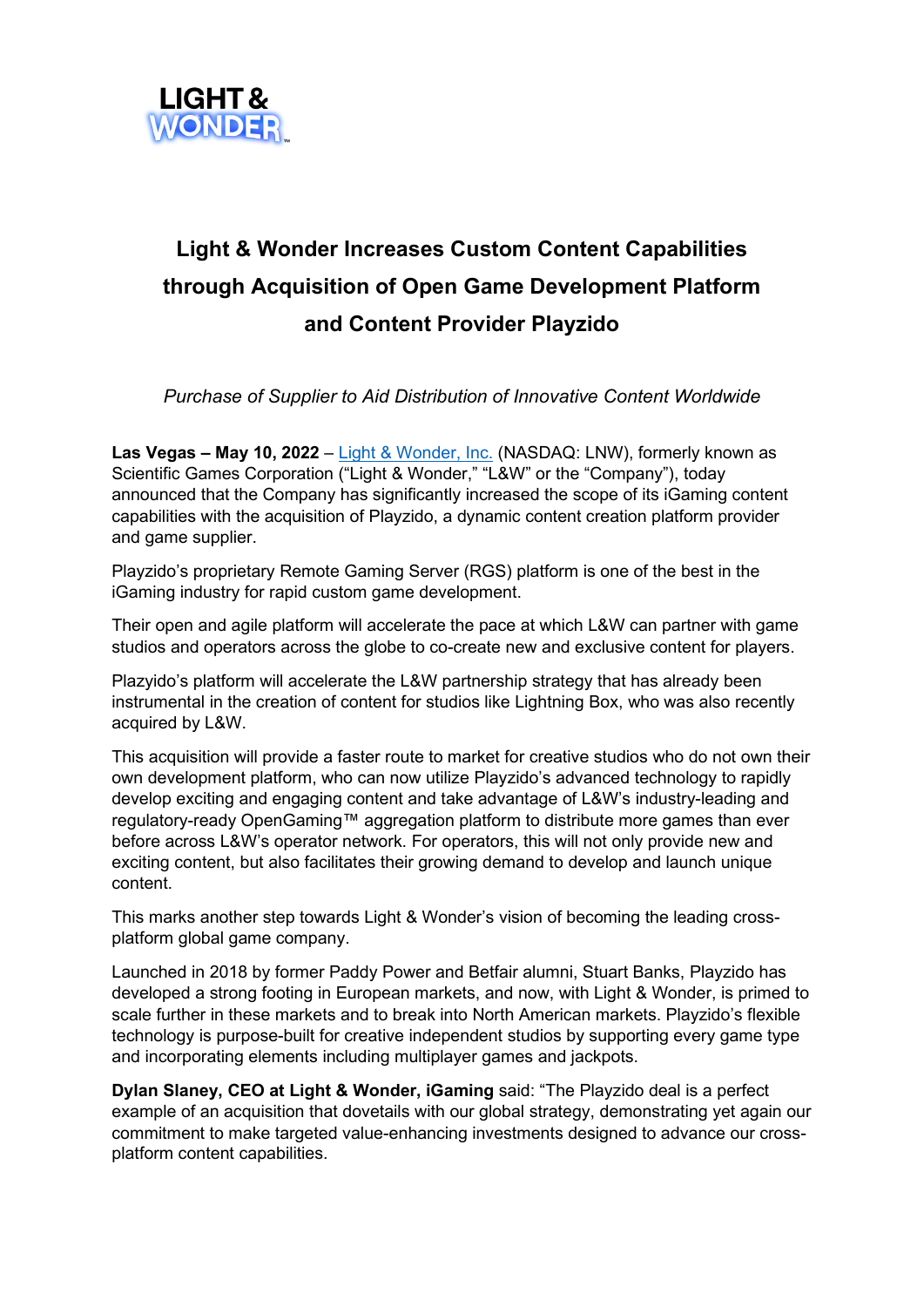

"Playzido's platform is one of the best in the industry and we are delighted to be able to harness that technology to help studios and operators globally to develop and distribute game content that will continue to resonate with players. Light & Wonder is the go-to partner for game development and distribution globally, delivering the perfect combination of technology, network, and services."

**Stuart Banks at Playzido** said: "This deal is testament to the drive and dedication of our team, who have been committed to building a fantastic games platform that allows independent studios and operators to bring their creativity and innovation to the global gaming market.

"It is the perfect moment to become part of the Light & Wonder family, with the distribution power of OpenGaming, and their regulatory expertise, we can look to accelerate quickly by bringing on board more studios than ever before. The synergies behind the acquisition are clear and we will now turn our attention to extending our reach across markets across the world."

The latest deal by Light & Wonder follows recent high-profile iGaming acquisitions of slot developer Lightning Box, premium live casino provider Authentic Gaming and leading European slot developer ELK Studios.

© 2022 Scientific Games Corporation. All rights reserved.

## **About Light & Wonder, Inc.**

Light & Wonder, Inc. (formerly known as Scientific Games Corporation), is the global leader in cross-platform games and entertainment. The Company brings together 5,000 employees from six continents to connect content between land-based and digital channels with unmatched technology and distribution. Guided by a culture that values daring teamwork and creativity, the Company builds new worlds of play, developing game experiences loved by players around the globe. Its OpenGaming™ platform powers the largest digital-gaming network in the industry. The Company is committed to the highest standards of integrity, from promoting player responsibility to implementing sustainable practices. To learn more, visit lnw.com.

## **Media Inquiries:**

**[Media@lnw.com](mailto:Media@lnw.com)**

## **Forward-Looking Statements**

In this press release, the Company makes "forward-looking statements" within the meaning of the U.S. Private Securities Litigation Reform Act of 1995. Forward-looking statements can be identified by words such as "will," "may," and "should." These statements are based upon management's current expectations, assumptions and estimates and are not guarantees of timing, future results, or performance. Therefore, you should not rely on any of these forward-looking statements as predictions of future events. Actual results may differ